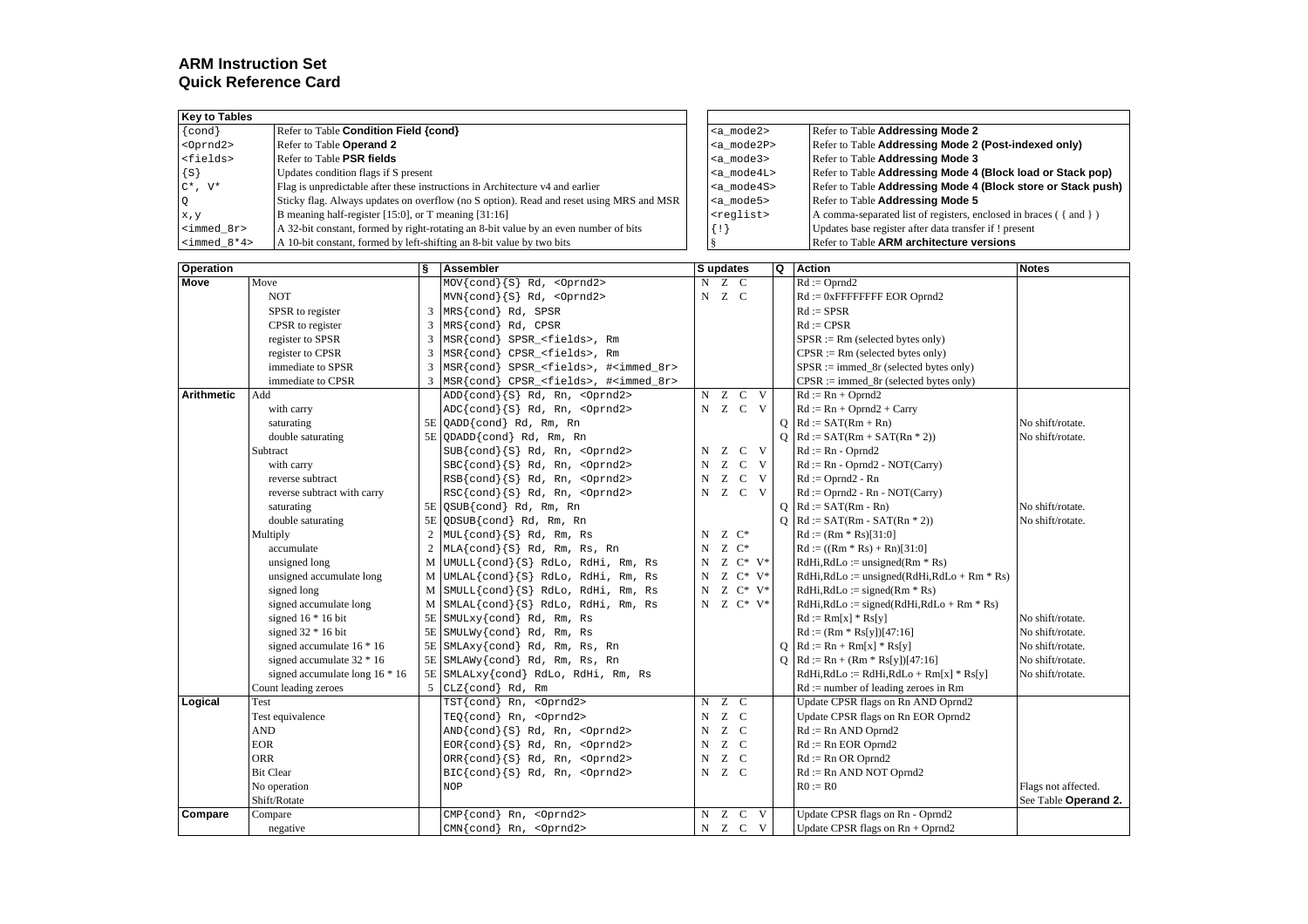# **Vector Floating Point Instruction Set Quick Reference Card**

| Kev to Tables                                                                  |                         |                                                                                           |
|--------------------------------------------------------------------------------|-------------------------|-------------------------------------------------------------------------------------------|
| $\{cond\}$<br>See Table <b>Condition Field</b> (on ARM side).                  | $\{E\}$                 | $E$ : raise exception on any NaN. Without E : raise exception only on signaling NaNs.     |
| S (single precision) or D (double precision).<br>$<$ S/D>                      | ${z}$                   | Round towards zero. Overrides FPSCR rounding mode.                                        |
| As above, or X (unspecified precision).<br>$<$ S/D/X>                          | <vfpreqs></vfpreqs>     | A comma separated list of <i>consecutive</i> VFP registers, enclosed in braces ({ and }). |
| Sd, Sn, Sm (single precision), or Dd, Dn, Dm (double precision).<br>Fd, Fn, Fm | <vfpsvsreq></vfpsvsreq> | <b>FPSCR.</b> or FPSID.                                                                   |

| <b>Operation</b>          |                             | <b>Assembler</b>                                                                            | <b>Exceptions</b>      | <b>Action</b>                                           | <b>Notes</b>                                             |
|---------------------------|-----------------------------|---------------------------------------------------------------------------------------------|------------------------|---------------------------------------------------------|----------------------------------------------------------|
| <b>Vector arithmetic</b>  | Multiply                    | $FMUL < S/D > \{cond\}$ Fd, Fn, Fm                                                          | IO, OF, UF, IX         | $Fd := Fn * Fm$                                         |                                                          |
|                           | negative                    | FNMUL <s d="">{cond} Fd, Fn, Fm</s>                                                         | IO, OF, UF, IX         | $Fd := - (Fn * Fm)$                                     |                                                          |
|                           | accumulate                  | $FMAC < S/D$ {cond} $Fd$ , $Fn$ , $Fm$                                                      | IO, OF, UF, IX         | $Fd := Fd + (Fn * Fm)$                                  |                                                          |
|                           | deduct                      | FNMAC <s d="">{cond} Fd, Fn, Fm</s>                                                         | IO, OF, UF, IX         | $Fd := Fd - (Fn * Fm)$                                  | <b>Exceptions</b>                                        |
|                           | negate and accumulate       | FMSC <s d="">{cond} Fd, Fn, Fm</s>                                                          | IO, OF, UF, IX         | $Fd := -Fd + (Fn * Fm)$                                 | Invalid operation<br>IO                                  |
|                           | negate and deduct           | FNMSC <s d="">{cond} Fd, Fn, Fm</s>                                                         | IO, OF, UF, IX         | $Fd := -Fd - (Fn * Fm)$                                 | Overflow<br>OF                                           |
|                           | Add                         | FADD <s d="">{cond} Fd, Fn, Fm</s>                                                          | IO, OF, IX             | $Fd := Fn + Fm$                                         | Underflow<br>UF                                          |
|                           | Subtract                    | FSUB <s d="">{cond} Fd, Fn, Fm</s>                                                          | IO, OF, IX             | $Fd := Fn - Fm$                                         | IX<br>Inexact result                                     |
|                           | Divide                      | FDIV <s d="">{cond} Fd, Fn, Fm</s>                                                          | IO, DZ, OF, UF, IX     | $Fd := Fn / Fm$                                         | $\mathbb{D}\mathbb{Z}$<br>Division by zero               |
|                           | Copy                        | FCPY <s d="">{cond} Fd, Fm</s>                                                              |                        | $Fd := Fm$                                              |                                                          |
|                           | Absolute                    | $FABS\{cond\}$ Fd, Fm                                                                       |                        | $Fd := abs(Fm)$                                         |                                                          |
|                           | Negative                    | $FNEG< S/D>$ {cond} $Fd$ , $Fm$                                                             |                        | $Fd := -Fm$                                             |                                                          |
|                           | Square root                 | $FSQRT < S/D > \{cond\}$ Fd, Fm                                                             | IO, IX                 | $Fd := sqrt(Fm)$                                        |                                                          |
| Scalar compare            |                             | $FCMP{E} < S/D > \{cond\}$ Fd, Fm                                                           | IO                     |                                                         | Set FPSCR flags on Fd - Fm Use FMSTAT to transfer flags. |
|                           | Compare with zero           | $FCMP{E}Z{cond}$ $Fd$                                                                       | IO                     | Set FPSCR flags on Fd - 0                               | Use FMSTAT to transfer flags.                            |
| <b>Scalar convert</b>     | Single to double            | FCVTDS{cond} Dd, Sm                                                                         | IO                     | $Dd := convertStoD(Sm)$                                 |                                                          |
|                           | Double to single            | FCVTSD{cond} Sd, Dm                                                                         | IO, OF, UF, IX         | $Sd := convertDtoS(Dm)$                                 |                                                          |
|                           | Unsigned integer to float   | FUITO <s d="">{cond} Fd, Sm</s>                                                             |                        | $Fd := convertUItoF(Sm)$                                |                                                          |
|                           | Signed integer to float     | FSITO <s d="">{cond} Fd, Sm</s>                                                             | $\mathbf{I}\mathbf{X}$ | $Fd := convertSttoF(Sm)$                                |                                                          |
|                           | Float to unsigned integer   | $FTOUT{z}(cond) Sd, Fm$                                                                     | IO, IX                 | $Sd := convertFtoUI(Fm)$                                |                                                          |
|                           | Float to signed integer     | $FTOSI{Z}{<}S/D>{cond} Sd, Fm$                                                              | IO, IX                 | $Sd := convertFtoSI(Fm)$                                |                                                          |
| <b>Save VFP registers</b> |                             | $\texttt{FST-S/D}> \{\texttt{cond}\}\ \texttt{Fd},\ \texttt{[Rn},\ +\texttt{simed_8*4>} \}$ |                        | $[address] := Fd$                                       |                                                          |
|                           | Multiple, unindexed         | FSTMIA <s d="" x="">{cond} Rn, <vfpregs></vfpregs></s>                                      |                        | Saves list of VFP registers, starting at address in Rn. |                                                          |
|                           | increment after             | FSTMIA <s d="" x="">{cond} Rn!, <vfpreqs></vfpreqs></s>                                     |                        | synonym: FSTMEA (empty ascending)                       |                                                          |
|                           | decrement before            | FSTMDB <s d="" x="">{cond} Rn!, <vfpregs></vfpregs></s>                                     |                        | synonym: FSTMFD (full descending)                       |                                                          |
| <b>Load VFP registers</b> |                             | $FLD < S/D > \{cond\}$ Fd, $[Rn\{, #immed 8*4>]\}$                                          |                        | $Fd := [address]$                                       |                                                          |
|                           | Multiple, unindexed         | FLDMIA <s d="" x="">{cond} Rn, <vfpregs></vfpregs></s>                                      |                        | Loads list of VFP registers, starting at address in Rn. |                                                          |
|                           | increment after             | $FLDMIA < S/D/X > \{cond\}$ Rn!, <vfpreqs></vfpreqs>                                        |                        | synonym: FLDMFD (full descending)                       |                                                          |
|                           | decrement before            | $FLDMDB < S/D/X > \{cond\}$ Rn!, <vfpregs></vfpregs>                                        |                        | synonym: FLDMEA (empty ascending)                       |                                                          |
| <b>Transfer registers</b> | ARM to single               | FMSR{cond} Sn, Rd                                                                           |                        | $Sn := Rd$                                              |                                                          |
|                           | Single to ARM               | FMRS{cond} Rd, Sn                                                                           |                        | $Rd := Sn$                                              |                                                          |
|                           | ARM to lower half of double | FMDLR{cond} Dn, Rd                                                                          |                        | $Dn[31:0] := Rd$                                        | Use with FMDHR.                                          |
|                           | Lower half of double to ARM | FMRDL{cond} Rd, Dn                                                                          |                        | $Rd := Dn[31:0]$                                        | Use with FMRDH.                                          |
|                           | ARM to upper half of double | FMDHR{cond} Dn, Rd                                                                          |                        | $Dn[63:32] := Rd$                                       | Use with FMDLR.                                          |
|                           | Upper half of double to ARM | FMRDH{cond} Rd, Dn                                                                          |                        | $Rd := Dn[63:32]$                                       | Use with FMRDL.                                          |
|                           | ARM to VFP system register  | FMXR{cond} <vfpsysreg>, Rd</vfpsysreg>                                                      |                        | $VFPisysreg := Rd$                                      | Stalls ARM until all VFP ops complete.                   |
|                           | VFP system register to ARM  | FMRX{cond} Rd, <vfpsysreg></vfpsysreg>                                                      |                        | $Rd := VFP$ sysreg                                      | Stalls ARM until all VFP ops complete.                   |
|                           | FPSCR flags to CPSR         | FMSTAT{cond}                                                                                |                        |                                                         | CPSR flags := FPSCR flags Equivalent to FMRX R15, FPSCR  |

| <b>FPSCR</b> format                                                                                                                                                                                                             |                   |  |  |  | Rounding |                           | $1)*2$<br>Vector length -<br>(Stride |                        |  |   |     | Exception trap enable bits |    |            |     |            |            | Cumulative exception bits |  |     |             |                 |     |          |  |
|---------------------------------------------------------------------------------------------------------------------------------------------------------------------------------------------------------------------------------|-------------------|--|--|--|----------|---------------------------|--------------------------------------|------------------------|--|---|-----|----------------------------|----|------------|-----|------------|------------|---------------------------|--|-----|-------------|-----------------|-----|----------|--|
|                                                                                                                                                                                                                                 | $\sim$<br>- - - - |  |  |  |          |                           |                                      | <u>_</u>               |  | ∸ |     |                            | 10 |            |     |            | 10         |                           |  |     |             |                 |     |          |  |
|                                                                                                                                                                                                                                 | -                 |  |  |  |          | <b>The Second Service</b> |                                      | <b>STRIDE</b><br>RMODE |  |   | LEN |                            |    | <b>IXE</b> | UFE | <b>OFE</b> | <b>DZE</b> | IOE                       |  | IXC | <b>TIEC</b> | OF <sub>0</sub> | DZC | LOO<br>w |  |
| length * Stride<br>$1 =$ flush to zero mode.<br>must not exceed 4 for double precision operands.<br>(Vector<br>$1 =$ towards $+\infty$ , 2 = towards $-\infty$ , 3 = towards zero.<br>Rounding: $0 =$ round to nearest, 1<br>ы. |                   |  |  |  |          |                           |                                      |                        |  |   |     |                            |    |            |     |            |            |                           |  |     |             |                 |     |          |  |

| If Fd is S0-S7 or D0-D3, operation is Scalar (regardless of vector length). | If Fd is S8-S31 or D4-D15, and Fm is S0-S7 or D0-D3, operation is Mixed (Fm scalar, others vector).                                                                                          |
|-----------------------------------------------------------------------------|----------------------------------------------------------------------------------------------------------------------------------------------------------------------------------------------|
|                                                                             | If Fd is S8-S31 or D4-D15, and Fm is S8-S31 or D4-D15, operation is Vector. S0-S7 (or D0-D3), S8-S15 (D4-D7), S16-S23 (D8-D11), S24-S31 (D12-D15) each form a circulating bank of registers. |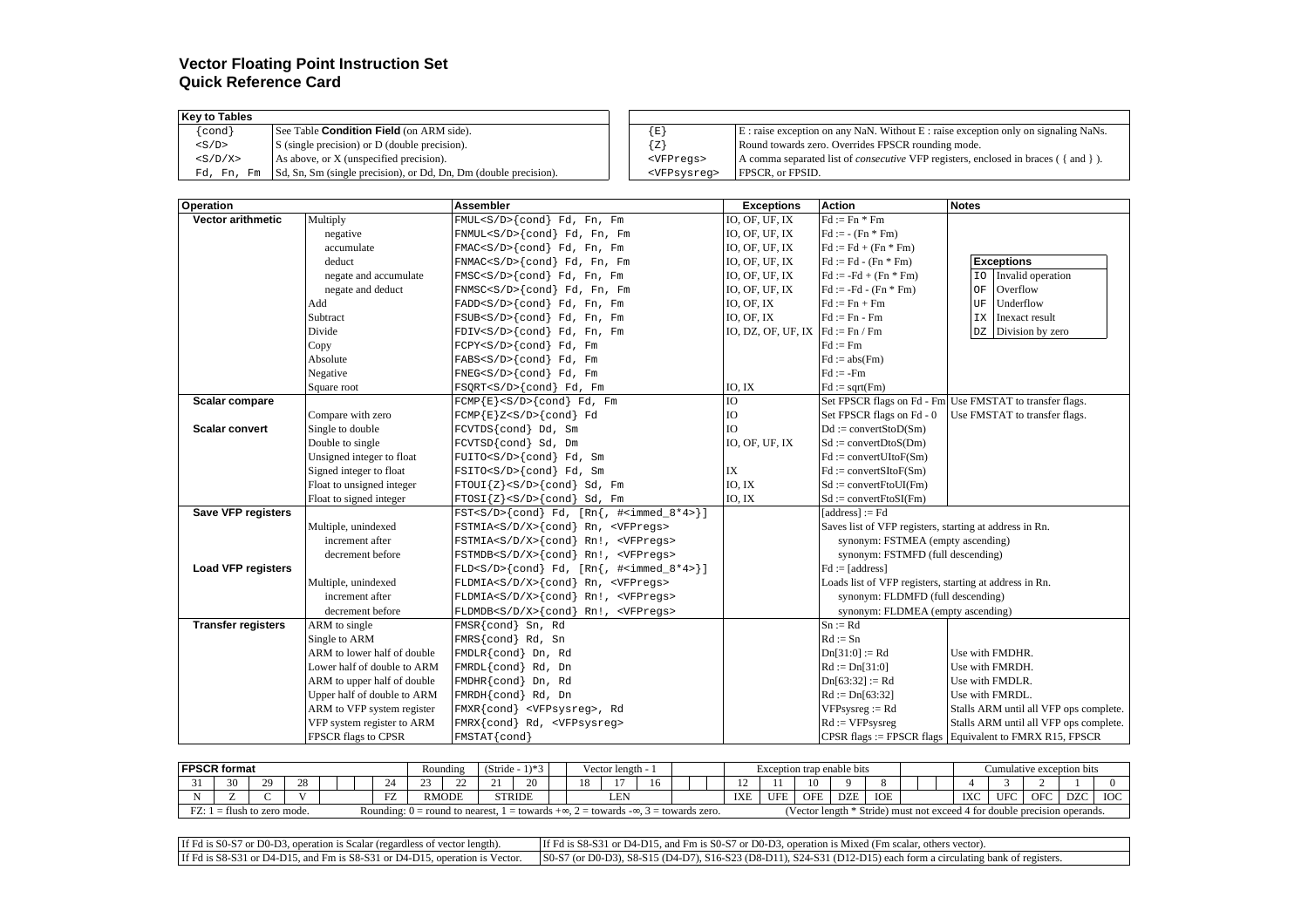#### **Thumb Instruction Set Quick Reference Card**

All Thumb registers are Lo (R0-R7) except where specified. Hi registers are R8-R15.

| Operation         |                               | ş | <b>Assembler</b>                     | <b>Update Action</b> |                                                                                  | <b>Notes</b>                                                      |
|-------------------|-------------------------------|---|--------------------------------------|----------------------|----------------------------------------------------------------------------------|-------------------------------------------------------------------|
|                   |                               |   |                                      | flags                |                                                                                  |                                                                   |
| Move              | Immediate                     |   | MOV Rd, # <immed 8=""></immed>       | ✓                    | $Rd := \text{immed } 8$                                                          | 8-bit immediate value.                                            |
|                   | Lo to Lo                      |   | MOV Rd, Rm                           | ✓                    | $Rd := Rm$                                                                       |                                                                   |
|                   | Hi to Lo, Lo to Hi, Hi to Hi  |   | MOV Rd, Rm                           | ×                    | $Rd := Rm$                                                                       | Not Lo to Lo                                                      |
| <b>Arithmetic</b> | Add                           |   | ADD Rd, Rn, # <immed 3=""></immed>   | ✓                    | $Rd := Rn + \text{immed } 3$                                                     | 3-bit immediate value.                                            |
|                   | Lo and Lo                     |   | ADD Rd, Rn, Rm                       | ✓                    | $Rd := Rn + Rm$                                                                  |                                                                   |
|                   | Hi to Lo, Lo to Hi, Hi to Hi  |   | ADD Rd, Rm                           | ×                    | $Rd := Rd + Rm$                                                                  | Not Lo to Lo                                                      |
|                   | immediate                     |   | ADD Rd, # <immed_8></immed_8>        | ✓                    | $Rd := Rd + \text{immed } 8$                                                     | 8-bit immediate value.                                            |
|                   | with carry                    |   | ADC Rd, Rm                           | ✓                    | $Rd := Rd + Rm + C-bit$                                                          |                                                                   |
|                   | value to SP                   |   | ADD SP, # <immed 7*4=""></immed>     | ×                    | $SP := SP + \text{immed } 7 * 4$                                                 | 9-bit immediate value (word-aligned).                             |
|                   | form address from SP          |   | ADD Rd, SP, # <immed 8*4=""></immed> | X                    | $Rd := SP + \text{immed } 8 * 4$                                                 | 10-bit immediate value (word-aligned).                            |
|                   | form address from PC          |   | ADD Rd, PC, # <immed 8*4=""></immed> | X                    | Rd := (PC AND 0xFFFFFFFC) + immed $8 * 4$ 10-bit immediate value (word-aligned). |                                                                   |
|                   | Subtract                      |   | SUB Rd, Rn, Rm                       | ✓                    | $Rd := Rn - Rm$                                                                  |                                                                   |
|                   | immediate 3                   |   | SUB Rd, Rn, # <immed_3></immed_3>    | ✓                    | $Rd := Rn - \text{immed } 3$                                                     | 3-bit immediate value.                                            |
|                   | immediate 8                   |   | SUB Rd, # <immed_8></immed_8>        | ✓                    | $Rd := Rd - immedi 8$                                                            | 8-bit immediate value.                                            |
|                   | with carry                    |   | SBC Rd, Rm                           | ✓                    | $Rd := Rd - Rm - NOT C-bit$                                                      |                                                                   |
|                   | value from SP                 |   | SUB SP, # <immed_7*4></immed_7*4>    | x                    | $SP := SP - \text{immed } 7 * 4$                                                 | 9-bit immediate value (word-aligned).                             |
|                   | Negate                        |   | NEG Rd, Rm                           | ✓                    | $Rd := -Rm$                                                                      |                                                                   |
|                   | Multiply                      |   | MUL Rd, Rm                           | ✓                    | $Rd := Rm * Rd$                                                                  |                                                                   |
|                   | Compare                       |   | CMP Rn, Rm                           | √                    | update CPSR flags on Rn - Rm                                                     | Can be Lo to Lo, Lo to Hi, Hi to Lo, or Hi to Hi.                 |
|                   | negative                      |   | CMN Rn, Rm                           | ✓                    | update CPSR flags on $Rn + Rm$                                                   |                                                                   |
|                   | immediate                     |   | CMP Rn, # <immed_8></immed_8>        | ✓                    | update CPSR flags on Rn - immed_8                                                | 8-bit immediate value.                                            |
|                   | No operation                  |   | <b>NOP</b>                           | x                    | $R8 := R8$                                                                       | Flags not affected.                                               |
| Logical           | <b>AND</b>                    |   | AND Rd, Rm                           | ✓                    | $Rd := Rd$ AND $Rm$                                                              |                                                                   |
|                   | <b>Exclusive OR</b>           |   | EOR Rd, Rm                           | ✓                    | $Rd := Rd$ EOR Rm                                                                |                                                                   |
|                   | OR                            |   | ORR Rd, Rm                           | ✓                    | $Rd := Rd$ OR Rm                                                                 |                                                                   |
|                   | Bit clear                     |   | BIC Rd, Rm                           | ✓                    | $Rd := Rd$ AND NOT $Rm$                                                          |                                                                   |
|                   | Move NOT                      |   | MVN Rd, Rm                           | ✓                    | $Rd := NOTRm$                                                                    |                                                                   |
|                   | Test bits                     |   | TST Rn, Rm                           | ✓                    | update CPSR flags on Rn AND Rm                                                   |                                                                   |
| Shift/rotate      | Logical shift left            |   | LSL Rd, Rm, # <immed_5></immed_5>    | √                    | $Rd := Rm \ll \text{immed } 5$                                                   | 5-bit immediate shift. Allowed shifts 0-31.                       |
|                   |                               |   | LSL Rd, Rs                           | ✓                    | $Rd := Rd \ll Rs$                                                                |                                                                   |
|                   | Logical shift right           |   | LSR Rd, Rm, # <immed_5></immed_5>    | ✓                    | $Rd := Rm \gg immed$ 5                                                           | 5-bit immediate shift. Allowed shifts 1-32.                       |
|                   |                               |   | LSR Rd, Rs                           | ✓                    | $Rd := Rd \gg Rs$                                                                |                                                                   |
|                   | Arithmetic shift right        |   | ASR Rd, Rm, # <immed 5=""></immed>   | ✓                    | $Rd := Rm$ ASR immed 5                                                           | 5-bit immediate shift. Allowed shifts 1-32.                       |
|                   |                               |   | ASR Rd, Rs                           | ✓                    | $Rd := Rd$ ASR $Rs$                                                              |                                                                   |
|                   | Rotate right                  |   | ROR Rd, Rs                           | ✓                    | $Rd := Rd$ ROR $Rs$                                                              |                                                                   |
| <b>Branch</b>     | Conditional branch            |   | $B\{\text{cond}\}\$ label            |                      | $R15 :=$ label                                                                   | label must be within -252 to $+258$ bytes of current instruction. |
|                   |                               |   |                                      |                      |                                                                                  | See Table Condition Field (ARM side). AL not allowed.             |
|                   | Unconditional branch          |   | B label                              |                      | $R15 :=$ label                                                                   | label must be within $\pm 2Kb$ of current instruction.            |
|                   | Long branch with link         |   | BL label                             |                      | $R14 := R15 - 2$ , $R15 :=$ label                                                | Encoded as two Thumb instructions.                                |
|                   |                               |   |                                      |                      |                                                                                  | label must be within $\pm 4Mb$ of current instruction.            |
|                   | Branch and exchange           |   | BX Rm                                |                      | $R15 := Rm$ AND 0xFFFFFFFE                                                       | Change to ARM state if $Rm[0] = 0$ .                              |
|                   | Branch with link and exchange |   | 5T BLX label                         |                      | $R14 := R15 - 2$ , $R15 :=$ label                                                | Encoded as two Thumb instructions.                                |
|                   |                               |   |                                      |                      | Change to ARM                                                                    | label must be within $\pm 4Mb$ of current instruction.            |
|                   | Branch with link and exchange |   | 5T BLX Rm                            |                      | $R14 := R15 - 2$ , $R15 := Rm$ AND 0xFFFFFFFFE                                   |                                                                   |
| <b>Software</b>   |                               |   |                                      |                      | Change to ARM if $Rm[0] = 0$                                                     | 8-bit immediate value encoded in instruction.                     |
| Interrupt         |                               |   | $SWI$ <immed 8=""></immed>           |                      | Software interrupt processor exception                                           |                                                                   |
| <b>Breakpoint</b> |                               |   | $5T$ BKPT <immed 8=""></immed>       |                      | Prefetch abort or enter debug state                                              |                                                                   |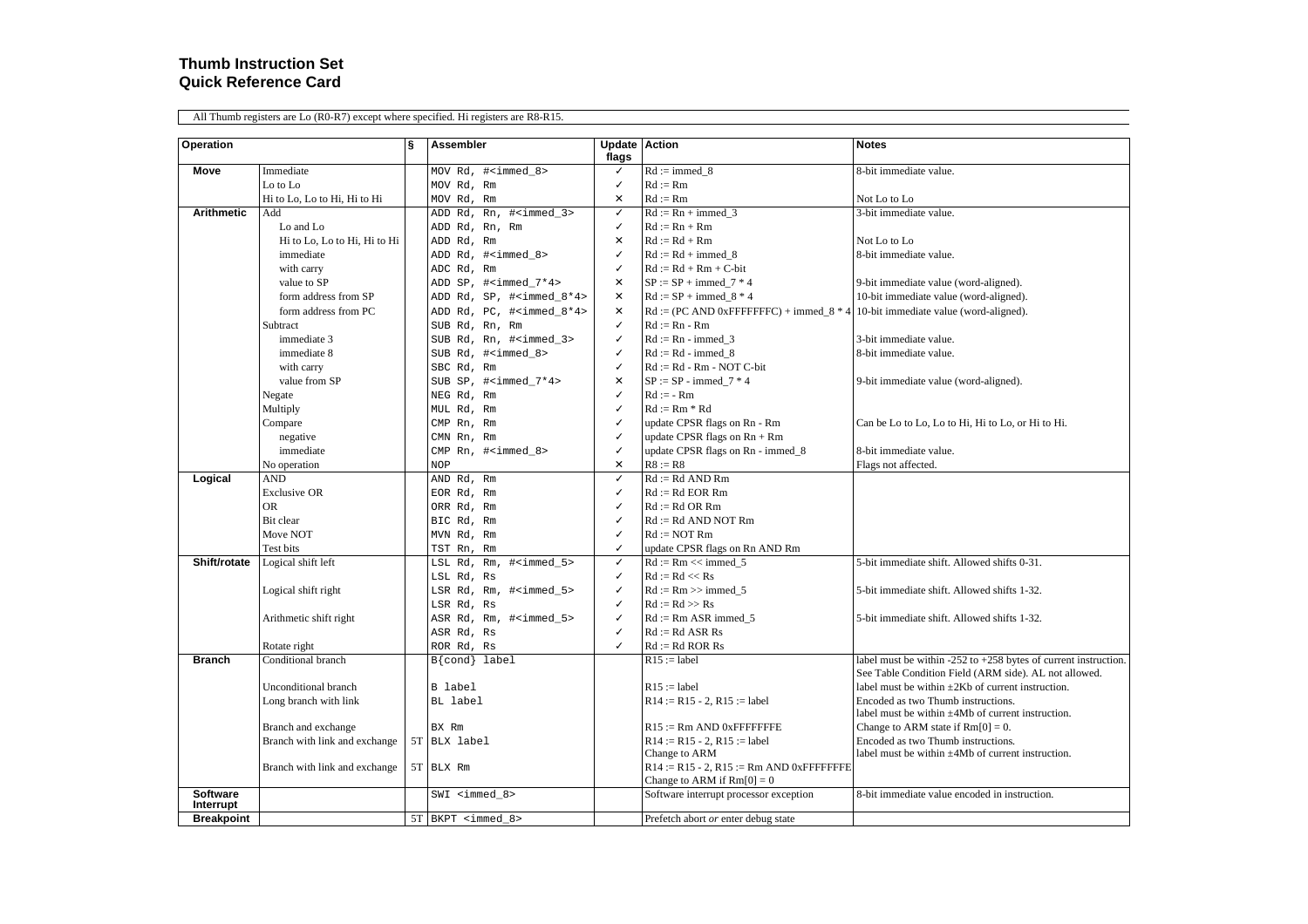# **Thumb Instruction Set Quick Reference Card**

| <b>Operation</b> |                              | S | Assembler                                          | <b>Action</b>                                             | <b>Notes</b>                  |
|------------------|------------------------------|---|----------------------------------------------------|-----------------------------------------------------------|-------------------------------|
| Load             | with immediate offset, word  |   | LDR Rd, $[Rn, #]$                                  | $Rd := [Rn + \text{immed}\_5 * 4]$                        |                               |
|                  | halfword                     |   | LDRH Rd, [Rn, # <immed_5*2>]</immed_5*2>           | $Rd := ZeroExtend([Rn + immedi_5 * 2][15:0])$             | Clears bits 31:16             |
|                  | byte                         |   | LDRB Rd, [Rn, # <immed 5="">]</immed>              | $Rd := ZeroExtend([Rn + immedi_5][7:0])$                  | Clears bits 31:8              |
|                  | with register offset, word   |   | LDR Rd, [Rn, Rm]                                   | $Rd := [Rn + Rm]$                                         |                               |
|                  | halfword                     |   | LDRH Rd, [Rn, Rm]                                  | $Rd := ZeroExtend([Rn + Rm][15:0])$                       | Clears bits 31:16             |
|                  | signed halfword              |   | LDRSH Rd, [Rn, Rm]                                 | $Rd :=$ SignExtend( $[Rn + Rm][15:0]$ )                   | Sets bits 31:16 to bit 15     |
|                  | byte                         |   | LDRB Rd, [Rn, Rm]                                  | $Rd := ZeroExtend([Rn + Rm][7:0])$                        | Clears bits 31:8              |
|                  | signed byte                  |   | LDRSB Rd, [Rn, Rm]                                 | $Rd :=$ SignExtend( $[Rn + Rm][7:0]$ )                    | Sets bits 31:8 to bit 7       |
|                  | PC-relative                  |   | LDR $Rd$ , $[PC, #immed_8*4]1$                     | $Rd := [(PC AND 0xFFFFFFC) + immedi 8 * 4]$               |                               |
|                  | SP-relative                  |   | LDR Rd, [SP, $\#$ <immed <math="">8*4&gt;]</immed> | $Rd := [SP + \text{immed } 8 * 4]$                        |                               |
|                  | Multiple                     |   | LDMIA Rn!, <reglist></reglist>                     | Loads list of registers                                   | Always updates base register. |
| <b>Store</b>     | with immediate offset, word  |   | STR Rd, $[Rn, #immed 5*4>]$                        | $[Rn + \text{immed } 5 * 4] := Rd$                        |                               |
|                  | halfword                     |   | STRH Rd, [Rn, # <immed_5*2>]</immed_5*2>           | $[Rn + immedi_5 * 2][15:0] := Rd[15:0]$                   | Ignores $Rd[31:16]$           |
|                  | byte                         |   | STRB Rd, [Rn, # <immed 5="">]</immed>              | $[Rn + immedi_5][7:0] := Rd[7:0]$                         | Ignores Rd[31:8]              |
|                  | with register offset, word   |   | STR Rd, [Rn, Rm]                                   | $[Rn + Rm] := Rd$                                         |                               |
|                  | halfword                     |   | STRH Rd, [Rn, Rm]                                  | $[Rn + Rm][15:0] := Rd[15:0]$                             | Ignores $Rd[31:16]$           |
|                  | byte                         |   | STRB Rd, [Rn, Rm]                                  | $[Rn + Rm][7:0] := Rd[7:0]$                               | Ignores $Rd[31:8]$            |
|                  | SP-relative, word            |   | STR Rd, $[SP, #immed_8*4>]$                        | $[SP + immedi_8 * 4] := Rd$                               |                               |
|                  | Multiple                     |   | STMIA Rn!, <reglist></reglist>                     | Stores list of registers                                  | Always updates base register. |
| Push/            | Push                         |   | PUSH <reglist></reglist>                           | Push registers onto stack                                 | Full descending stack.        |
| Pop              | Push with link               |   | PUSH <reglist, lr=""></reglist,>                   | Push LR and registers onto stack                          |                               |
|                  | Pop                          |   | POP <reglist></reglist>                            | Pop registers from stack                                  |                               |
|                  | Pop and return               |   | POP <reqlist, pc=""></reqlist,>                    | Pop registers, branch to address loaded to PC             |                               |
|                  | Pop and return with exchange |   | $5T$ POP $\leq$ reglist, PC $>$                    | Pop, branch, and change to ARM state if address $[0] = 0$ |                               |

#### **Proprietary Notice**

ARM is the trademark of ARM Ltd.

Neither the whole nor any part of the information contained in, or the product described in, this reference card may be adapted or reproduced in any material form except with the prior written permission of the copyright holder.

The product described in this reference card is subject to continuous developments and improvements.<br>All particulars of the product and its use contained in this reference card are given by ARM in good faith.<br>However, all

This reference card is intended only to assist the reader in the use of the product. ARM Ltd shall not be<br>liable for any loss or damage arising from the use of any information in this reference card, or any error<br>or omissi

#### **Document Number**

ARM QRC 0001D

#### **Change Log**

| <b>Issue</b> | Date      | Βv         | Change                |
|--------------|-----------|------------|-----------------------|
| А            | June 1995 | <b>BJH</b> | <b>First Release</b>  |
| в            | Sept 1996 | <b>BJH</b> | <b>Second Release</b> |
| C            | Nov 1998  | <b>BJH</b> | <b>Third Release</b>  |
|              | Oct 1999  | <b>CKS</b> | <b>Fourth Release</b> |

| <b>ENGLAND</b>       | <b>GERMANY</b>            | <b>USA</b>            | <b>JAPAN</b>                   | <b>KOREA</b>                  |  |  |
|----------------------|---------------------------|-----------------------|--------------------------------|-------------------------------|--|--|
| ARM Ltd              | ARM Ltd                   | ARM Inc               | ARM KK                         | ARM                           |  |  |
| <b>Fulbourn Road</b> | Otto-Hahn Str. 13b        | 750 University Avenue | Plustaria Building 4F,         | Room #1115, Hyundai Building  |  |  |
| Cherry Hinton        | 85521 Ottobrun-Riemerling | Suite 150.            | 3-1-4 Shinyokohama, Kohoku-ku, | 9-4, Soonae-Dong, Boondang-Ku |  |  |
| Cambridge CB1 9JN    | Munich                    | Los Gatos CA 95032    | Yokohama-shi, 222-0033         | Sungnam, Kyunggi-Do           |  |  |
| UK                   | Germany                   | USA                   | Japan                          | Korea 463-020                 |  |  |
| Telephone:           | Telephone:                | +1 408 579 2207       | Telephone:                     | +82 342 712 8234              |  |  |
| +44 1223 400400      | +49 89 608 75545          | Telephone:            | +81 45 477 5260                | Telephone:                    |  |  |
| Facsimile:           | Facsimile:                | Facsimile:            | Facsimile:                     | Facsimile:                    |  |  |
| +44 1223 400410      | +49 98 608 75599          | +1 408 579 1205       | +81 45 477 5261                | +82 342 713 8225              |  |  |
| Email:               | Email:                    | Email:                | info@arm.com                   | info@arm.com                  |  |  |
| info@arm.com         | info@arm.com              | info@arm.com          | Email:                         | Email:                        |  |  |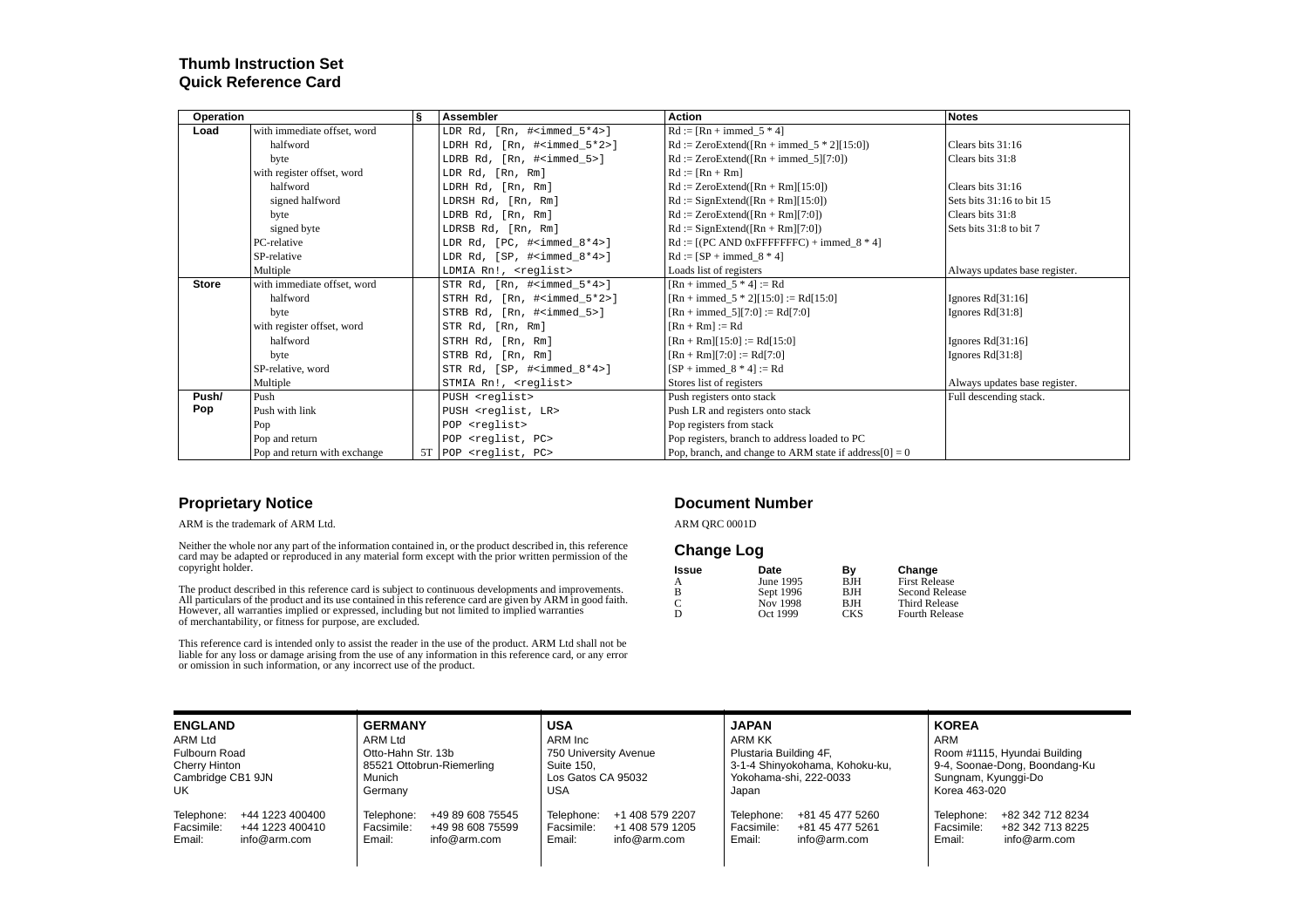# **ARM Instruction Set Quick Reference Card**

| Operation           |                             | ξ              | Assembler                                                                                 | Action                                                                                   | <b>Notes</b>                                                                         |
|---------------------|-----------------------------|----------------|-------------------------------------------------------------------------------------------|------------------------------------------------------------------------------------------|--------------------------------------------------------------------------------------|
| <b>Branch</b>       | <b>Branch</b>               |                | $B\{\text{cond}\}\$ label                                                                 | $R15 :=$ label                                                                           | label must be within $\pm 32Mb$ of<br>current instruction.                           |
|                     | with link                   |                | BL{cond} label                                                                            | $R14 := R15-4$ , $R15 :=$ label                                                          | label must be within $\pm 32Mb$ of<br>current instruction.                           |
|                     | and exchange                |                | $4T$ BX {cond} Rm                                                                         | $R15 := Rm$ , Change to Thumb if $Rm[0]$ is 1                                            |                                                                                      |
|                     | with link and exchange (1)  |                | 5T BLX label                                                                              | $R14 := R15 - 4$ , $R15 :=$ label, Change to Thumb                                       | Cannot be conditional.<br>label must be within $\pm 32Mb$ of<br>current instruction. |
|                     | with link and exchange (2)  |                | $5T$ BLX {cond} Rm                                                                        | $R14 := R15 - 4$ , $R15 := Rm[31:1]$<br>Change to Thumb if $Rm[0]$ is 1                  |                                                                                      |
| Load                | Word                        |                | LDR{cond} Rd, <a_mode2></a_mode2>                                                         | $Rd := [address]$                                                                        |                                                                                      |
|                     | User mode privilege         |                | LDR{cond}T Rd, <a_mode2p></a_mode2p>                                                      |                                                                                          |                                                                                      |
|                     | branch (and exchange)       |                | $LDR{cond}$ R15, $ mode2>$                                                                | $R15 := [address][31:1]$<br>$(\S 5T: Change to Thumb if [address][0] is 1)$              |                                                                                      |
|                     | <b>B</b> yte                |                | $LDR{cond}B Rd, \langle a_{mod}2 \rangle$                                                 | Rd := ZeroExtend[byte from address]                                                      |                                                                                      |
|                     | User mode privilege         |                | LDR{cond}BT Rd, <a_mode2p></a_mode2p>                                                     |                                                                                          |                                                                                      |
|                     | signed                      | $\overline{4}$ | LDR{cond}SB Rd, <a_mode3></a_mode3>                                                       | $Rd :=$ SignExtend [byte from address]                                                   |                                                                                      |
|                     | Halfword                    | $\overline{4}$ | $LDR{cond}$ $H$ $Rd$ , $ mode3>$                                                          | $Rd := ZeroExtent[halfword from address]$                                                |                                                                                      |
|                     | signed                      | $\overline{4}$ | LDR{cond}SH Rd, <a_mode3></a_mode3>                                                       | $Rd :=$ SignExtend[halfword from address]                                                |                                                                                      |
| Load multiple       | Pop, or Block data load     |                | LDM{cond} <a_mode4l> Rd{!}, <reglist-pc></reglist-pc></a_mode4l>                          | Load list of registers from [Rd]                                                         |                                                                                      |
|                     | return (and exchange)       |                | LDM{cond} <a mode4l=""> Rd{!}, <reglist+pc></reglist+pc></a>                              | Load registers, $R15 := [address][31:1]$<br>(§ 5T: Change to Thumb if [address][0] is 1) |                                                                                      |
|                     | and restore CPSR            |                | LDM{cond} <a_mode4l> Rd{!}, <reglist+pc>^</reglist+pc></a_mode4l>                         | Load registers, branch (§ 5T: and exchange),<br>$CPSR := SPSR$                           | Use from exception modes only.                                                       |
|                     | User mode registers         |                | LDM{cond} <a_mode4l> Rd, <reglist-pc>^</reglist-pc></a_mode4l>                            | Load list of User mode registers from [Rd]                                               | Use from privileged modes only.                                                      |
| <b>Store</b>        | Word                        |                | $STR{cond}$ $Rd$ , $ mode2>$                                                              | $[address] := Rd$                                                                        |                                                                                      |
|                     | User mode privilege         |                | $STR{cond}T Rd, $                                                                         | $[address] := Rd$                                                                        |                                                                                      |
|                     | <b>Byte</b>                 |                | $STR{cond}B Rd, \langle a_{model2} \rangle$                                               | [address][7:0] := $Rd[7:0]$                                                              |                                                                                      |
|                     | User mode privilege         |                | STR{cond}BT Rd, <a mode2p=""></a>                                                         | [address][7:0] := $Rd[7:0]$                                                              |                                                                                      |
|                     | Halfword                    | $\overline{4}$ | $STR\{cond\}$ H Rd, <a mode3=""></a>                                                      | [address][15:0] := Rd[15:0]                                                              |                                                                                      |
| Store multiple      | Push, or Block data store   |                | $STM{cond} < a$ mode4S> $Rd{!}, x = c$                                                    | Store list of registers to [Rd]                                                          |                                                                                      |
|                     | User mode registers         |                | $STM\{\text{cond}\}$ <a_mode4s> Rd<math>\{\cdot\}</math>, <reglist>^</reglist></a_mode4s> | Store list of User mode registers to [Rd]                                                | Use from privileged modes only.                                                      |
| Swap                | Word                        | 3              | SWP{cond} Rd, Rm, [Rn]                                                                    | temp := [Rn], [Rn] := Rm, Rd := temp                                                     |                                                                                      |
|                     | <b>B</b> yte                | 3              | $SWP{cond}B Rd, Rm, [Rn]$                                                                 | $temp := ZeroExtend([Rn][7:0]),$<br>$[Rn][7:0] := Rm[7:0], Rd := temp$                   |                                                                                      |
| <b>Coprocessors</b> | Data operations             | 2              | CDP{cond} p <cpnum>, <op1>, CRd, CRn, CRm, <op2></op2></op1></cpnum>                      | Coprocessor defined                                                                      |                                                                                      |
|                     |                             | 5              | CDP2 p <cpnum>, <op1>, CRd, CRn, CRm, <op2></op2></op1></cpnum>                           |                                                                                          | Cannot be conditional.                                                               |
|                     | Move to ARM reg from coproc | $\overline{2}$ | MRC{cond} p <cpnum>, <op1>, Rd, CRn, CRm, <op2></op2></op1></cpnum>                       |                                                                                          |                                                                                      |
|                     |                             | 5              | MRC2 p <cpnum>, <op1>, Rd, CRn, CRm, <op2></op2></op1></cpnum>                            |                                                                                          | Cannot be conditional.                                                               |
|                     | Move to coproc from ARM reg | $\overline{2}$ | MCR{cond} p <cpnum>, <op1>, Rd, CRn, CRm, <op2></op2></op1></cpnum>                       |                                                                                          |                                                                                      |
|                     |                             | 5              | MCR2 p <cpnum>, <op1>, Rd, CRn, CRm, <op2></op2></op1></cpnum>                            |                                                                                          | Cannot be conditional.                                                               |
|                     | Load                        | $\overline{2}$ | LDC{cond} p <cpnum>, CRd, <a_mode5></a_mode5></cpnum>                                     |                                                                                          |                                                                                      |
|                     |                             | 5              | LDC2 p <cpnum>, CRd, <a_mode5></a_mode5></cpnum>                                          |                                                                                          | Cannot be conditional.                                                               |
|                     | Store                       | $\overline{2}$ | STC{cond} p <cpnum>, CRd, <a_mode5></a_mode5></cpnum>                                     |                                                                                          |                                                                                      |
|                     |                             | 5              | STC2 p <cpnum>, CRd, <a_mode5></a_mode5></cpnum>                                          |                                                                                          | Cannot be conditional.                                                               |
| <b>Software</b>     |                             |                | $SWI{cond} < immed_24$                                                                    | Software interrupt processor exception                                                   | 24-bit value encoded in instruction.                                                 |
| interrupt           |                             | 5              |                                                                                           |                                                                                          |                                                                                      |
| <b>Breakpoint</b>   |                             |                | BKPT <immed 16=""></immed>                                                                | Prefetch abort or enter debug state                                                      | Cannot be conditional.                                                               |